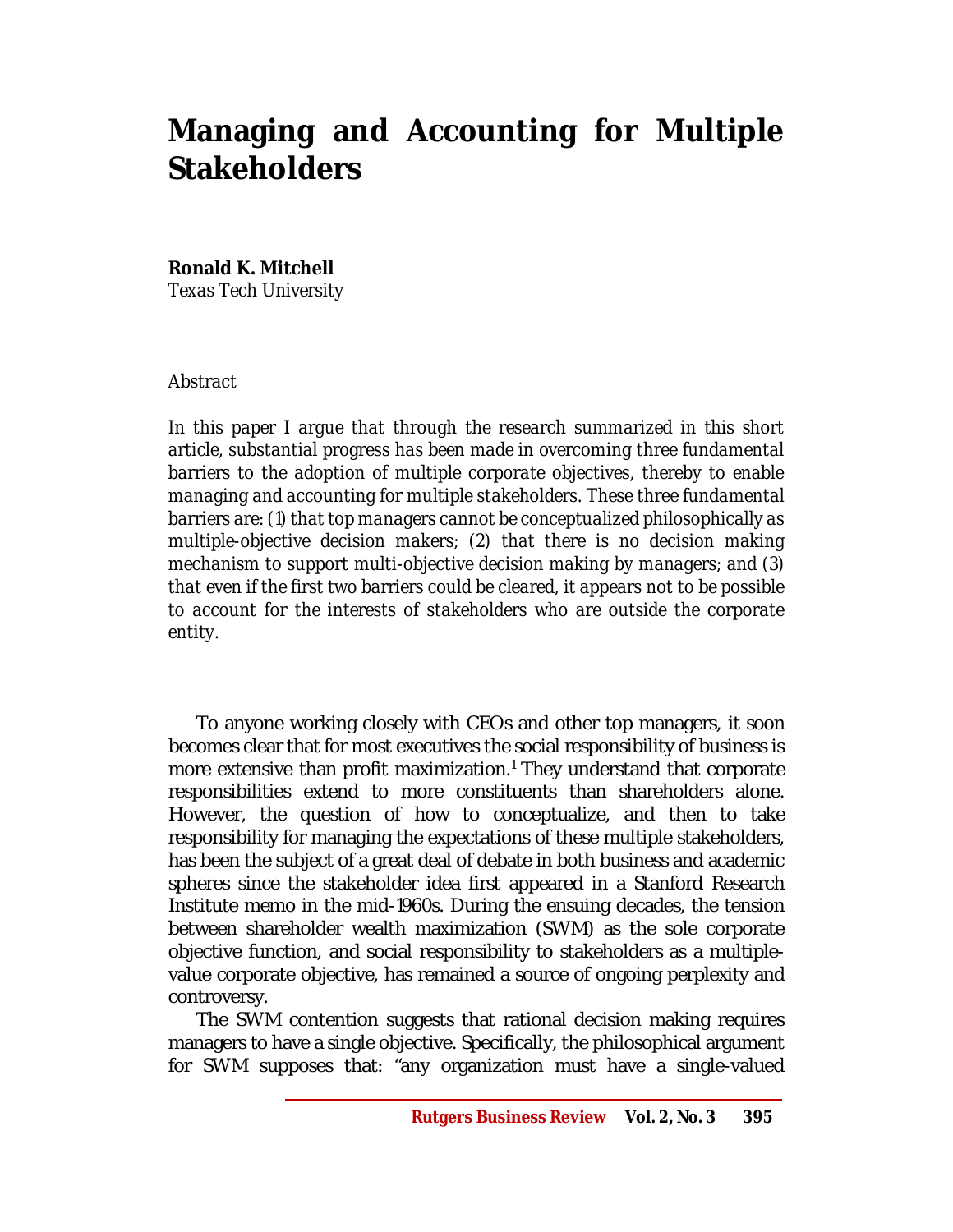objective as a precursor to purposeful or rational behavior."<sup>2</sup> The idea, in other words, is that a decision maker cannot both have more than one objective and choose rationally. One reason for this, it has been claimed, is the impossibility of choosing rationally when tradeoffs are required as a result of having more than one objective.<sup>3</sup> Proponents of SWM have suggested further that even if philosophers could identify a way whereby multiple-objective decision making could be rational, it still would not be feasible for business managers to attempt anything other than single objective decision making.<sup>4,5</sup> These assertions have invoked three types of rejoinder: (1) a response that constructs a philosophical argument to rebut the "must have a single-valued objective" presumption; (2) a response describing a theoretical mechanism to address the "basis for making tradeoffs" requirement imposed by SWM proponents; and (3) a response that revisits accounting's entity convention for corporate accounting, to suggest that multi-objective accounting just might be practical after all.

In a recent publication, Mitchell and colleagues, $6$  made the philosophical and practical argument for a pluralist (that is, a multiple-objective) conception of the corporation. They first presented "an account of a multiobjective corporation as a means for enabling a greater range of management decisions, so as to permit more direct corporate engagement in the diverse goals of various stakeholders."<sup>7</sup> In addition, they used the stakeholder agency framework suggested by Hill and Jones<sup>8</sup> to describe the practical mechanism whereby corporate actions are conceptualized: as the "outcome of an intracorporate 'marketplace,' where corporate constituencies bargain together to balance multiple purposes."<sup>9</sup> In addition, in an article published just a few months earlier, Mitchell and (other) colleagues proposed a way to solve the accounting problem by revisiting the entity convention of accounting, using a version of accounting's generally accepted proprietary convention (partnership accounting) as a working substitute.<sup>10</sup> For each response to the three SWM contentions (philosophical, mechanism-based, and accountingfocused), I briefly describe this published research, and discuss its relevance to business managers.

## **Philosophical**

The philosophical issue in play in the corporate objective-function debate pits value monism (the idea that a single objective is necessary for rational decision making by corporate executives) against value pluralism (the idea that the social responsibility of business is such that a single objective is insufficient). In arguing for value pluralism, empirical research suggests that "individuals adhere to multiple foundational moral stances that create moral tensions; but that [they] do not always and univocally resolve such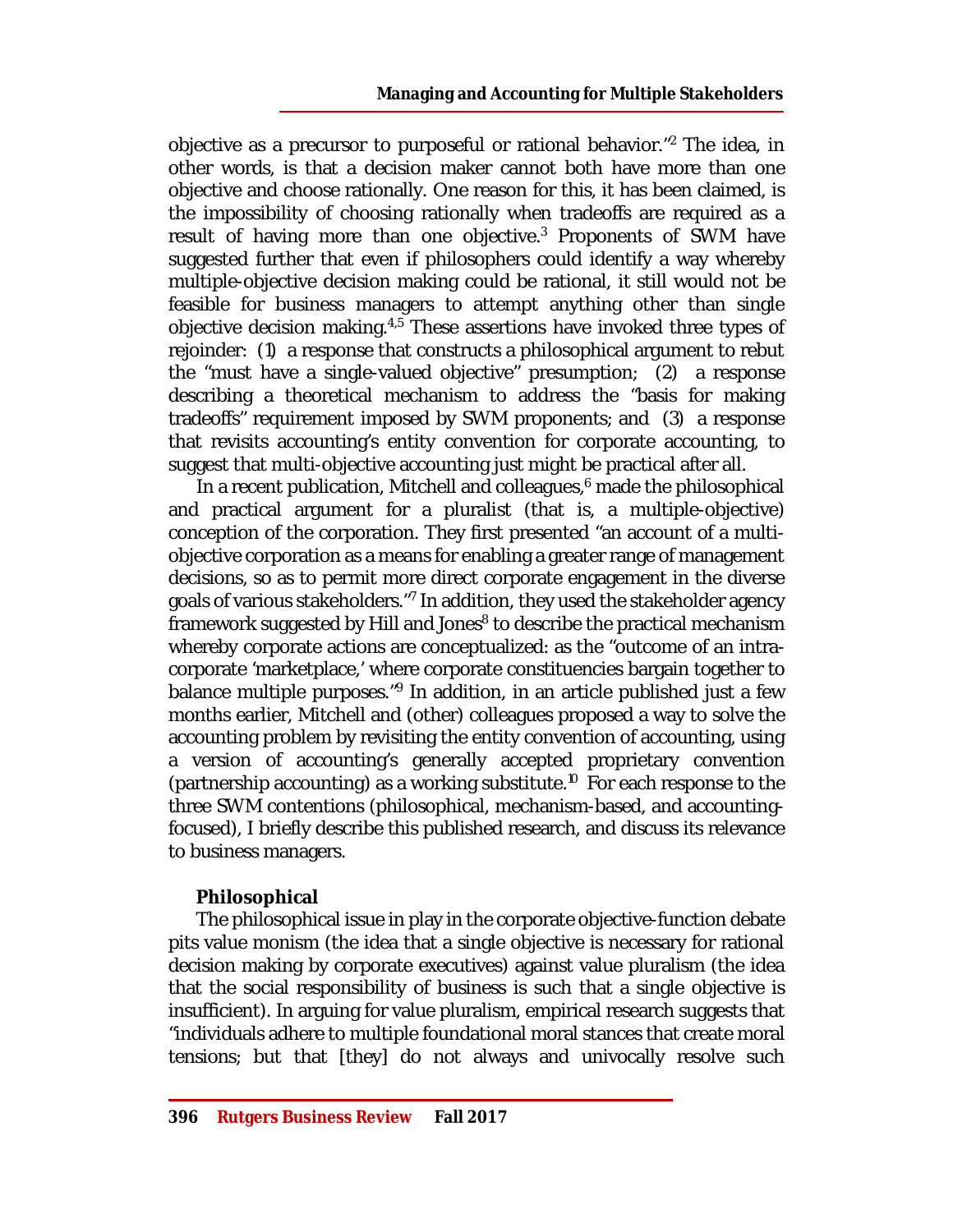tensions."<sup>11,12</sup> Social science research <sup>e.g., 13,14</sup> argues "that people typically are value pluralists in practice … which requires integratively complex thinking that, along with trying to respect competing values, also recognizes that there might be no single, ideal solution to such value conflicts."<sup>15</sup> Although, "resolution of value conflict cannot be guaranteed … [they argue that] people in multiple cultures nevertheless appear to have developed the capacity to survive, navigating their way through a world containing incommensurable and non-fungible values"; and therefore, for SWM proponents "… to argue that decision making in for-profit corporations can only be directed toward a single end, on pain of confusion and failure in decision making, suggests that managers are incapable of engaging in the kind of integratively complex thinking and dynamic maneuvering amid unresolved tensions that other people are able to accomplish."<sup>16</sup>

How is the foregoing philosophical argument helpful to the management of business currently? If "stakeholder support is essential to the existence of the corporation; [then] a multiple-objective function will better facilitate such support in at least two ways: (a) by buttressing corporate legitimacy (i.e., [facilitating] the consonance of the corporation with its society), and (b) by better enabling … monitoring (i.e., [ensuring] the consonance of the … corporation with its stakeholders). "<sup>17</sup> Acceptance of this recently-arqued view of the corporate objective may mean greater support in the boardroom, for example; and specifically, it may mean greater support from directors, for officers' plans to serve both stakeholders and stockholders. How, then, does such multi-objective decision making actually work?

## **Mechanism-based**

Hill and Jones have suggested the basis for conceptualizing multiple objective functions within a single business.<sup>18</sup> They conceptualized corporations as a "nexus of contracts" which incorporates within this nexus multiple stakeholders, who explicitly or implicitly contract with each other, using the corporation as a kind of mini-marketplace: with management functioning as the market intermediary "… to make strategic decisions and allocate resources in the manner most consistent with the claims of the other stakeholder groups."<sup>19,20</sup> Mitchell et al. have argued that within this minimarketplace—termed an intracorporate market—the mechanism at work is an invisible-hand-like function, where bundles of individual or group preferences are exchanged through corporate decision making. They reason:

Where, for example, a "bid" (by managers) is constrained by a necessity of meeting a single corporate objective, the resources may become misvalued from the perspective of the resource owner due to dissatisfaction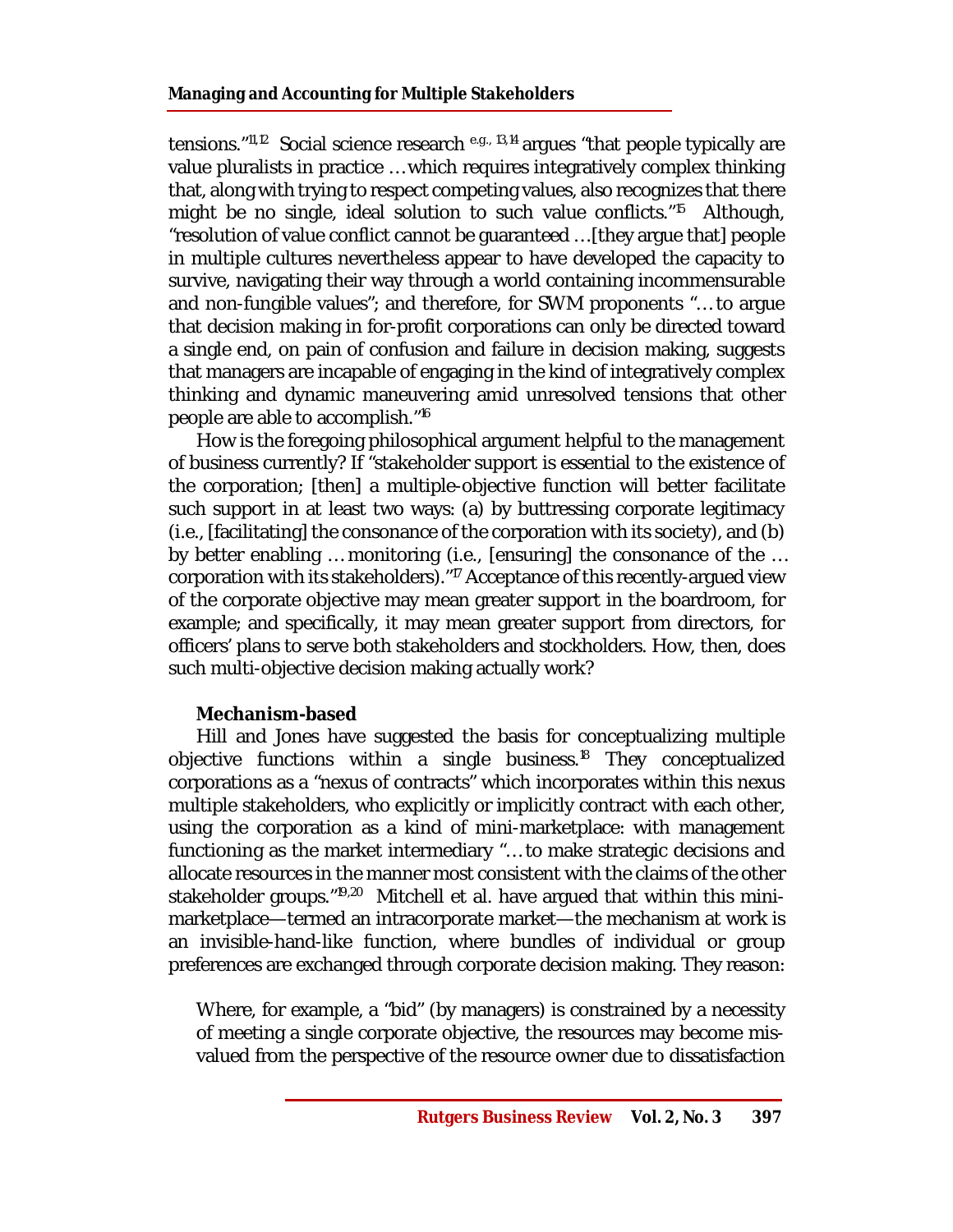with the limitations of the bid. Essentially, management's inability to pursue multiple objectives can, in some circumstances, limit its ability to meet the "ask" of the resource holders. Thus, the best match of objectives with resources is less likely, and social welfare might suffer insofar as social welfare measures are built upon an aggregation of those various resource holder preferences.<sup>21</sup>

The benefits to managers of better understanding and utilizing this stakeholder-claim-relevant invisible hand mechanism are, I believe, known to managers; but have not been articulated explicitly. By better understanding how to mitigate the otherwise pervasive influence of singleobjective-function-valued decision making, managers thus are enabled to maximize the allocation effectiveness of the resources they control, and avoid sacrificing the best match of objectives with resources, thereby to better benefit all concerned than otherwise would be the case. But the question arises: how to keep track of it all?

## **Accounting-focused**

The accounting theory obstacle that gives rise to the tracking problem is traceable to the 'entity convention' of accounting, which fits the corporate form well, but "is at odds with the 'proprietary convention' of accounting that is appropriate for proprietorships, including partnerships." $22,23$  Thus, where we conceptualize businesses as a nexus of contracts among stakeholders "acting as value-creation partners, then focusing on only one entity, the firm, will prove to be unsatisfactory."<sup>24</sup> Accordingly, Mitchell, et al. proposed "a *conscious* shift away from the entity convention and toward the proprietary convention (i.e., from corporation to partnership accounting)."<sup>25</sup> Why would such a shift be helpful in accounting for multiple stakeholders with multiple objectives? Mitchell et al. explain as follows:

On at least one key point, partnership accounting under the proprietary convention differs from corporate accounting under the entity convention. Specifically, under the proprietary convention percentage ownership of the organization (partnership interest percentage) and distribution of gains or losses (income interest percentage) can be decoupled (Goldberg, 1965). This is important because under the entity convention of accounting, it is very cumbersome (and antithetical) to reward non-equity holders with portions of the entity's residual earnings.26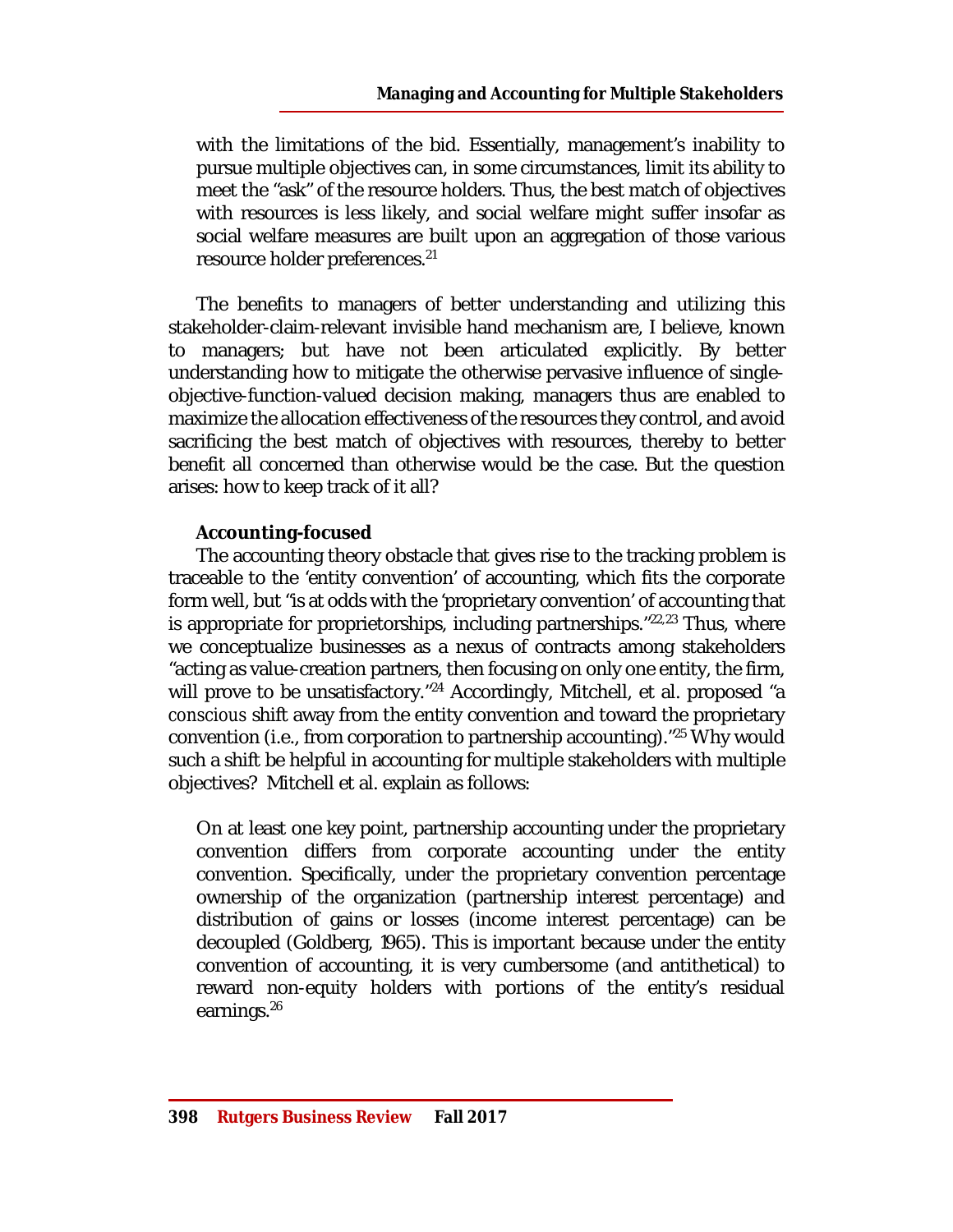Thus, using the idea of a Value Creation Stakeholder Partnership (VCSP), Mitchell et al. suggest a way for the contributions of the various stakeholders to the combined creation of value to be accounted for and to be distributed according to a responsive "income interest" that is unconnected to ownership interest.<sup>27</sup>

For managers—whom, I realize, are unlikely to set up a VCSP set of books immediately—this still means, however, that a highly improved way of thinking about accounting for stakeholder relationships can be imagined. Such a thought experiment, where managers engage the economic world anew through their imagination, can enable even informal tracking of 'contributions to', and 'distributions of' value according to the time honored 'shall give', and 'shall receive' maxim of Franciscan friar and founder of accounting Luca Pacioli (circa 1494), that in this way continues to be useful today.<sup>28</sup> As a result, when one considers as partners the primary stakeholders of the business: employees, customers, suppliers, financiers/ shareholders and communities,  $29$  then using the VCSP idea, it is easier to envision how the income interest of each primary stakeholder can be real-time negotiated and adjusted according to the value contribution to the enterprise, and thereby to better match value creation and value distribution. Such matching is important over the long run since, as argued by most economists, the strongforce equilibrium within the marketplace tends eventually to resolve accumulated inequities with revolutionary change in economic order.<sup>30</sup>

#### **Final Comment**

In short, I am arguing that through the research summarized in this short article, substantial progress has been made in overcoming three of the fundamental barriers to the adoption of multiple-valued corporate objective functions. Top managers can be conceptualized philosophically as multipleobjective decision makers. Their decision making mechanism can better be understood to operate as a marketplace where an intracorporate invisible hand enables better decision making. And, lastly, it appears to be possible after all—to account for these advances. In these three ways theory better serves practice; and practice better informs theory.

#### **Author**

*Ronald K. Mitchell holds the Jean Austin Bagley Regents Chair in Management in the Jerry S. Rawls School of Business at Texas Tech University and is a Fellow at the Wheatley Institution at Brigham Young University. In addition, he is a Distinguished Francis G. Winspear Visiting Scholar in Business and Public Policy at the University of Victoria, British Columbia, Canada. Previously Dr. Mitchell was also a jointly-appointed Professor of Public Policy and Strategy at the Guanghua*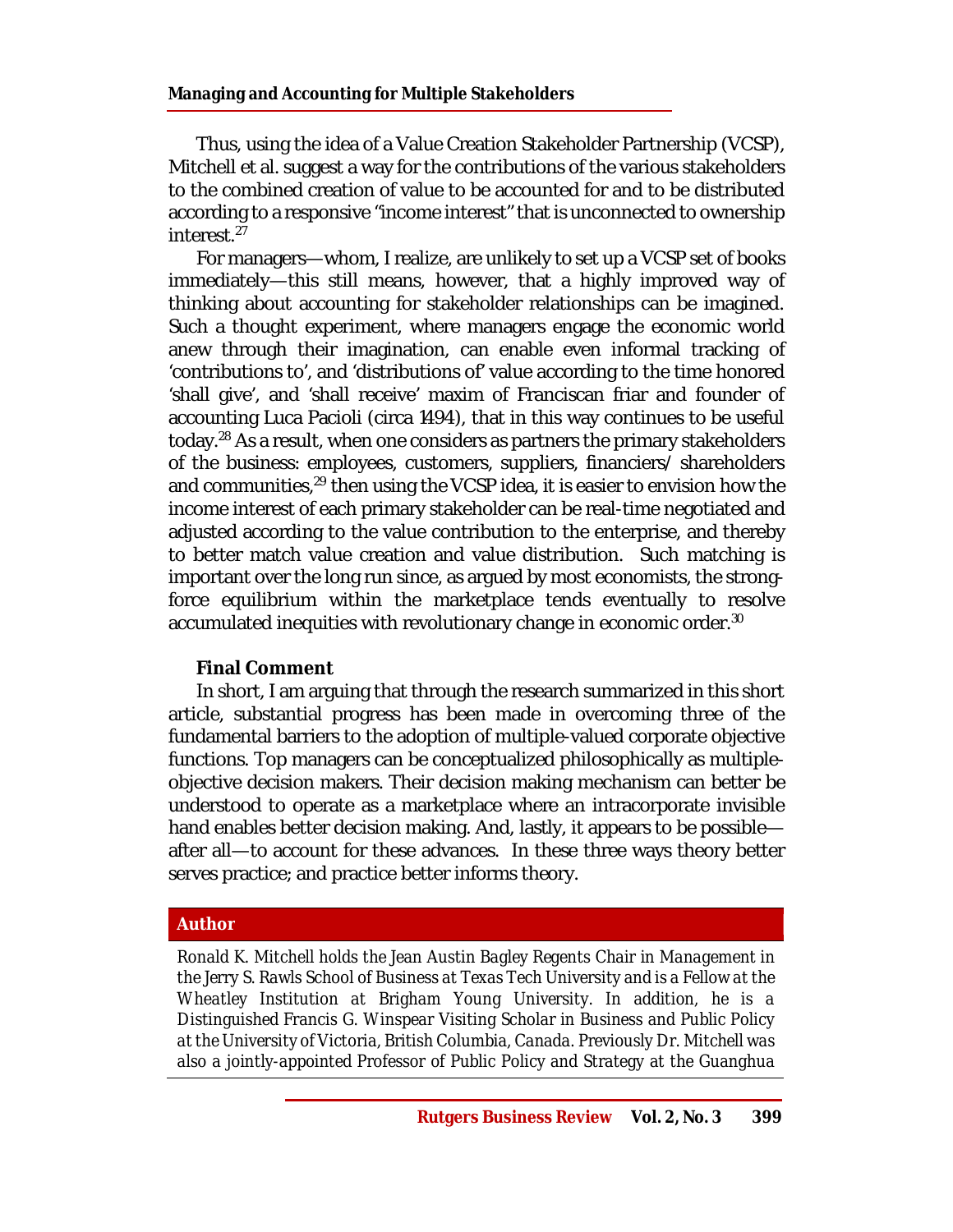*School of Management at Peking University from 1999 – 2002. During his previous 20-year career as a CPA, turnaround CEO, and management consultant, Professor Mitchell developed expertise that would support impactful scholarship throughout his second career in academe. A leader in stakeholder research and founder of the entrepreneurial cognition research stream, Mitchell has authored five books and over 100 peer-reviewed publications. His scholarly publications have been well cited in the stakeholder and entrepreneurship literatures. Mitchell also has served as Entrepreneurship Division Chair in the Academy of Management. Named a Distinguished Educator early in his academic career, and as a national and international award winning entrepreneurship program designer, Mitchell offers highly innovative classes in organization studies and technology commercialization. He researches, consults and lectures worldwide. email: [ronald.mitchell@ttu.edu](mailto:ronald.mitchell@ttu.edu)*

#### **Endnotes**

- 1. Agle, B.R., Volmar, E., & Rasmussen, L. (2015). The objectives of corporations: Evidence from an empirical examination of Fortune 500 companies. *Working Paper*. Provo UT: Brigham Young University Marriott School of Management.
- 2. Jensen, M.C. (2002). Value maximization, stakeholder theory, and the corporate objective function. *Business Ethics Quarterly*, *12*(2), 235-256, p. 237.
- 3. Ibid. p. 242.
- 4. Agle, B.R., Donaldson, T., Freeman, E., Jensen, M., Mitchell, R.K., & Wood, D.J. (2008). Dialogue: Toward superior stakeholder theory. *Business Ethics Quarterly*, *18*(2), 153-190.
- 5. Jensen, M.C. (2002). Value maximization, stakeholder theory, and the corporate objective function. *Business Ethics Quarterly*, *12*(2), 235-256.
- 6. Mitchell, R.K., Weaver, G.R., Agle, B.R., Bailey, A.D., & Carlson, J. (2016). Stakeholder agency and social welfare: Pluralism and decision making in the multi-objective corporation. *Academy of Management Review*, *41*(2), 252-275.
- 7. Ibid. p. 252.
- 8. Hill, C.W.L., & Jones, T.M. (1992). Stakeholder-agency theory. *Journal of Management Studies*, *29*, 131–154.
- 9. Mitchell, et al. (2016). p. 252.
- 10. Mitchell, R.K., Van Buren, H.J.III, Greenwood, M., & Freeman, R.E. (2015). Stakeholder inclusion and accounting for stakeholders. *Journal of Management Studies*, *52*(7), 851- 877.
- 11. Graham, J., Haidt, J., Koeva, S., Motyl, M., Iyer, R., Wojcik, S.P., & Ditto, P.H. (2013). Moral foundations theory: The pragmatic validity of moral pluralism. *Advances in Experimental Social Psychology*, *47*, 130.
- 12. Mitchell, et al. (2016). p. 259.
- 13. Peterson, C. & Seligman, M. (2004). *Character strengths and virtues: A handbook and classification*. Oxford: Oxford University Press.
- 14. Tetlock, P.E., Kristel, O.V., Elson, B.E., Green, M.C., & Lerner, J.S. (2000). The psychology of the unthinkable: Taboo trade-offs, forbidden base rates, and heretical counterfactuals. *Journal of Personality and Social Psychology*, *78*(5), 853-870.
- 15. Mitchell et al. (2016). pp. 259-260.

17. Ibid. p. 267.

<sup>16.</sup> Ibid. p. 260.